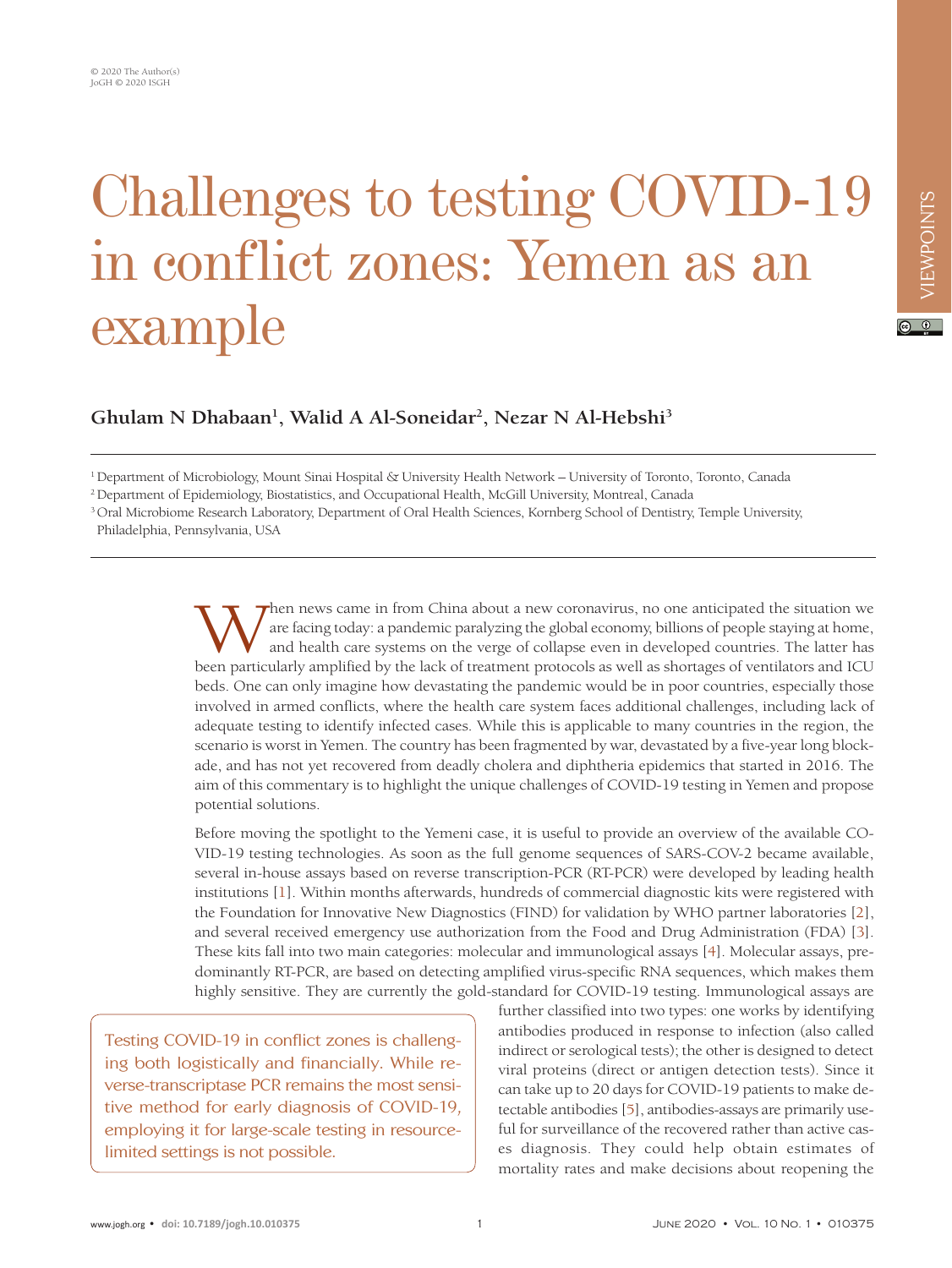It is advisable that future international aid and resources be directed towards providing immunological assays. Antigen detection kits, supplemented with antibodies tests, are more suitable to detect early cases of infection in conflict areas as they do not require extensive technical expertise or laboratory facilities.

economy. On the other hand, antigen kits, just like RT-PCR, can be used for diagnosis of early infection. These kits can be a cost-effective alternative to RT-PCR, especially in resource limited settings such as countries with underdeveloped laboratories and health care systems as they can be used as point-of-care rapid tests  $[6,7]$  $[6,7]$ . The FDA has just authorized the first COVID-19 rapid antigen test [[8](#page-2-7)].

Back to the Yemeni situation. Yemen has six central public health laboratories in the major cities of Sana'a, Aden, Mukalla, Taiz, Hodeida and Ibb. Four of these (those in Sana'a,

Aden, Taiz and Mukalla) have the capacity of COVID-19 testing with RT-PCR under supervision of WHO. The latter has made reagents for 6700 RT-PCR tests available, and provided laboratory staff with technical training and standard of procedures [[9\]](#page-2-8). This means Yemen is almost entirely dependent on a resourcelimited setting supported by WHO which, in the best-case scenario, only allows testing a small number of highly suspected cases.

This is particularly problematic as PCR testing in conflict zones in likely to face many obstacles. RT-PCR is laborious, technique-sensitive and requires expertise for assay setup and interpretation of results. This is unlikely to be achieved given the short time and limited training provided by WHO. Due to frequent power outages, the stability and performance of the temperature-sensitive RT-PCR reagents could be compromised. Yemen also has a poor road network that has been largely destroyed by bombing, which makes the timely transporting of samples to reference laboratories extremely difficult.

While WHO with the local authorities continue to work on scaling up the RT-PCR testing capacity, testing coverage is not expected to significantly improve. It is time, therefore, to seriously consider introducing immunological tests as potential alternatives to RT-PCR to be used on a large scale. Immunological kits are cheap and do not require specialized training. Additionally, they work with common laboratory platforms (eg, ELISA) or can be used as point-of-care tests (eg, lateral flow assays) [\[4](#page-2-3)]. Antigen-detection kits are particularly important because they can be potentially used for detection of early infections [\[6](#page-2-5)[,7](#page-2-6)]. It should be WHO's priority to support companies with development and validation of rapid antigen tests, and ensure poor countries have early access to them. As mentioned above, the FDA has just granted EUA for the first COVID-19 rapid antigen test, which highlights the need for such kits not only in resource-limited settings but also in developed countries where they will alleviate the pressure on hospitals and specialized laboratories.



**Photo: A PCR facility at the Central Public Health Laboratory in Taiz, Yemen, operating under limited resources and scarcity of tests. Photo taken by Taha Saleh (used with permission).**